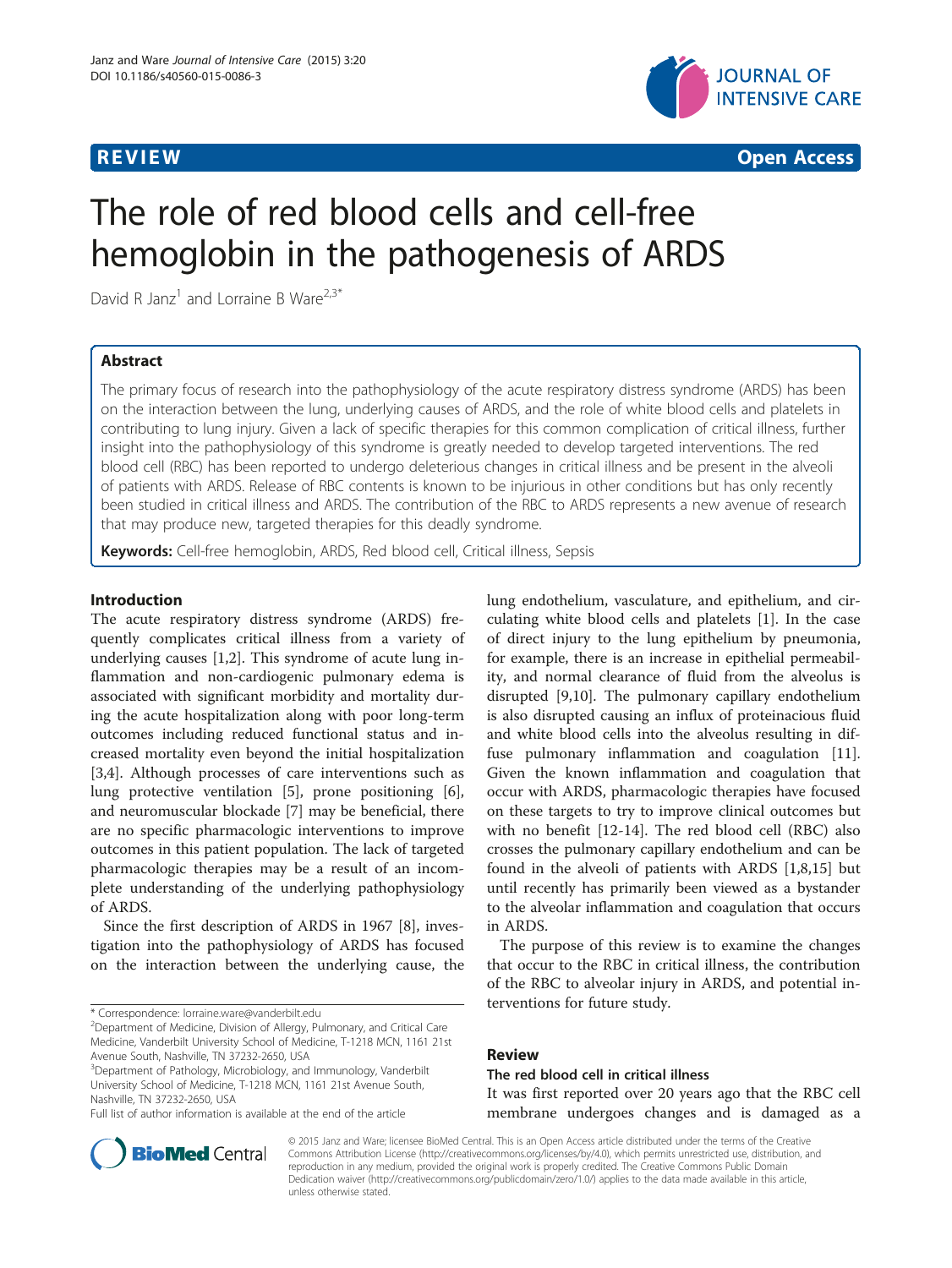result of sepsis, even in the absence of an associated hemolytic condition [\[16](#page-5-0)]. The RBC membrane becomes less deformable resulting in damage to the membrane when the RBC transits capillary beds [[16](#page-5-0),[17](#page-5-0)]. The decreased deformability of the RBC is associated with an increase in systemic oxidative injury and worse clinical outcomes in critical illness including an increase in the number of failing organ systems [[16](#page-5-0)].

Sepsis, the most common cause of indirect ARDS [[1](#page-4-0)], has received the most attention regarding the contribution of systemic illness to damage of the RBC. As a result of the systemic inflammation and coagulation seen in sepsis, there are significant changes in the microcirculation [[18](#page-5-0)], vascular reactivity [[19](#page-5-0)], platelet aggregation, and white blood cell adhesion to the endothelium [[18](#page-5-0),[20](#page-5-0)]. These changes in the vascular endothelium and interaction between white blood cells and the RBC result in lipid peroxidation of the RBC membrane, alteration of RBC membrane pumps, an influx of calcium into the RBC, and changes in 2,3-diphosphoglycerate levels [\[21](#page-5-0)]. All of these contribute to decreased RBC deformability and an increase in RBC aggregation and occlusion of microvascular beds that contribute to organ dysfunction [\[21](#page-5-0)].

In addition to occlusion of capillary beds, decreased deformability of RBCs in critical illness also leads to RBC lysis and release of intracellular contents into the circulation. In an experimental model [\[22\]](#page-5-0), plasma from humans with sepsis was incubated with normal RBCs from healthy volunteers, and changes in the RBC membrane were examined. Exposure of healthy RBCs to plasma from patients with sepsis resulted in binding of annexin V indicative of phosphatidylserine exposure on the outer leaflet, influx of calcium into the RBC leading to RBC aggregation, and an increase in RBC lysis. None of these deleterious effects occurred when normal RBCs were incubated with plasma from non-septic patients. Lysis of RBCs in the intravascular and alveolar spaces results in the release of potentially injurious mediators including cell-free hemoglobin (CFH) that can contribute to organ dysfunction and mortality.

## Cell-free hemoglobin as a mediator of disease

Hemoglobin exists in the red blood cell as a tetramer of globin molecules with ferrous (2+) iron bound to each of the four porphyrin-ring heme groups [[23](#page-5-0)]. During normal RBC turnover in healthy humans, any hemoglobin released from the RBC into the circulation is cleared via binding of hemoglobin to haptoglobin leading to CD163 receptor-mediated uptake into the macrophage where hemoglobin is converted to bilirubin by heme oxygenase-1 (HO-1) and ultimately excreted by the liver [\[24\]](#page-5-0). Free heme is bound and cleared by binding to hemopexin and macrophage processing by the same mechanisms [\[24\]](#page-5-0). Of the hemoglobin processing proteins, HO-1 has received

the most attention in past research in critical illness and is known to: (1) Be upregulated in inflammatory and prooxidant disease states such as sepsis and ARDS, (2) Be expressed by multiple cell types in the lung, and (3) Decrease pulmonary inflammation and vascular remodeling in animal models of lung injury [[25](#page-5-0)]. Changes in HO-1 levels have been observed in patients with ARDS, asthma, COPD, cystic fibrosis, idiopathic pulmonary fibrosis, and lung cancer, and increased levels of HO-1 are associated with decreased acute lung injury [[25](#page-5-0)].

These processes of cell-free hemoglobin (CFH) clearance protect against the four main mechanisms of CFHmediated organ injury: nitric oxide (NO) consumption, endothelial damage, inflammation, and oxidative injury (Figure [1](#page-2-0)). Nitric oxide consumption by CFH only occurs when hemoglobin is released from the RBC into the plasma, and hemoglobin has no significant effect on NO when it is compartmentalized in the red blood cell [[26\]](#page-5-0). In patients with sickle cell disease, a condition characterized by intravascular hemolysis and release of up to 30 grams of CFH from the RBC per day, increases in plasma heme were strongly correlated with an increase in NO consumption and peripheral vasoconstriction which could be reversed with inhaled NO [[27](#page-5-0)]. In a guinea pig model of RBC transfusion, animals transfused with RBCs with a storage duration of 28 days had significantly increased levels of plasma heme compared to animals transfused with RBCs stored for 2 days, and transfusion with RBCs stored for 28 days caused extensive endothelial damage to the vasculature and kidney [\[28](#page-5-0)]. Treatment with the CFH scavenger haptoglobin prevented transfusion-induced endothelial damage to both the vasculature and kidney in this model. When alveolar epithelial cells are exposed to CFH, release of inflammatory cytokines occurs via the NF-κB pathway, and this inflammatory response is independent of iron oxidation [[29\]](#page-5-0). Finally, when hemoglobin is released from the RBC into an oxidative environment, the ferrous (Fe  $2+$ ) iron moiety becomes oxidized to the ferryl (Fe 4+) state, and this ferryl radical is capable of inducing oxidative injury [[23](#page-5-0)]. In an animal model of rhabdomyolysis, characterized by the release of the hemoprotein myoglobin and acute kidney injury, animals with induced rhabdomyolysis had significantly elevated levels of ferryl myoglobin, an increase in oxidative injury as measured by  $F_2$ -Isoprostanes, and an increase in plasma creatinine [[30](#page-5-0)]. Supplementation with acetaminophen, a potent ferryl hemoglobin reductant, prevented the increase in ferryl myoglobin,  $F_2$ -Isoprostanes, and plasma creatinine.

A number of disease states are characterized by the release of CFH from the RBC and include sickle cell anemia [[27](#page-5-0)], hemodialysis [\[31\]](#page-5-0), cardiac bypass [\[32\]](#page-5-0), red blood cell transfusion [[33](#page-5-0)], pulmonary arterial hypertension [\[34](#page-5-0)], and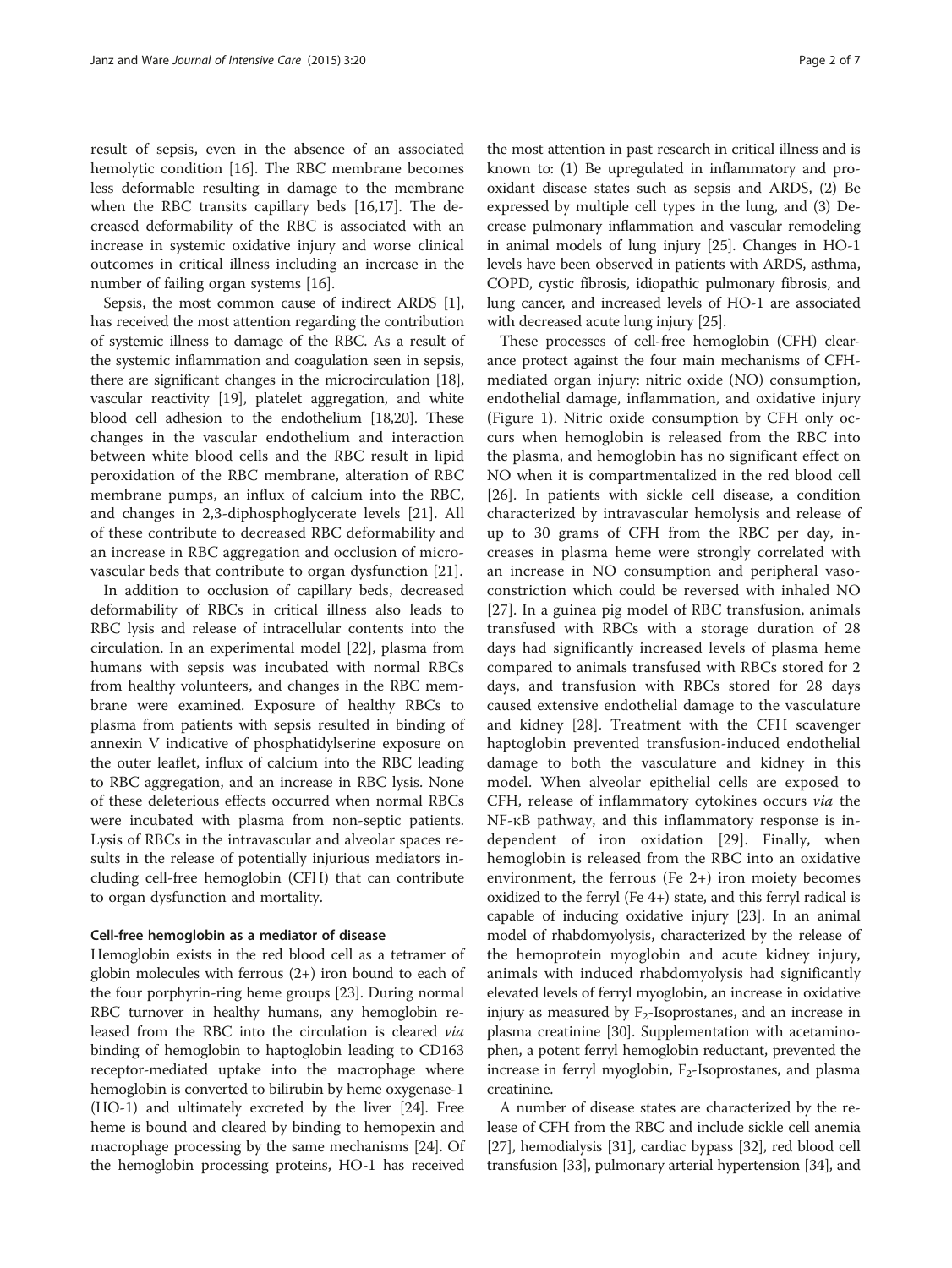<span id="page-2-0"></span>

sepsis [\[35-37](#page-5-0)]. In all of these conditions, increased NO consumption, endothelial damage, and oxidative injury by CFH have been associated with poor clinical outcomes including acute kidney injury [[32,38,39\]](#page-5-0), myocardial infarction [[40](#page-5-0)], and death [[35,40,41\]](#page-5-0). There has been recent interest in the role of CFH in the pathophysiology of sepsis, the most common cause of ARDS, where CFH can be detected in the plasma of 80% of patients [[35,37\]](#page-5-0) and increased levels are associated with an increased risk of in-hospital mortality [\[35](#page-5-0)]. Additionally, in experimental animal models of sepsis, blocking the deleterious effects of CFH with the heme-binding protein hemopexin resulted in reduced organ injury and mortality [[42](#page-5-0)].

Compared to other disease states associated with CFH release from RBCs, critically ill patients with sepsis have a unique physiologic state that creates an environment where CFH can induce organ injury due to a "two-hit" set of conditions. First, critically ill patients, including those with sepsis, are known to have a reduced capacity to detoxify CFH. Decreased levels of haptoglobin, hemopexin, and heme oxygenase-1 occur in critical illness, including patients with sepsis and ARDS, and decreased levels have been associated with poor clinical outcomes [[25,43\]](#page-5-0). Second, this reduced capacity to detoxify CFH is combined with the oxidative environment that occurs in critical illness [[44\]](#page-5-0) that can cause oxidation of the iron moiety of CFH from the ferrous  $(2+)$  to the ferric  $(3+)$ and the ferryl (4+) state [[23\]](#page-5-0). Both ferric hemoglobin (methemoglobin) and the ferryl hemoglobin radical can be injurious [\[29\]](#page-5-0). The ferryl radical is capable of causing organ injury via peroxidation of lipid membranes. Products of lipid peroxidation, including  $F_2$ -Isoprostanes and Isofurans, can be detected in critically ill patients and are associated with organ dysfunction [\[35,44](#page-5-0)].

### Cell-free hemoglobin and ARDS

Alveolar hemorrhage was noted in the first description of ARDS [\[8](#page-4-0)]; however, until recently, the presence of RBCs in the alveoli has been viewed primarily as a marker of alveolar capillary barrier permeability and disease severity rather than a pathologic mediator of injury. The oxidative environment and lack of hemoglobin processing proteins in the alveoli during ARDS [[1,](#page-4-0)[15,25\]](#page-5-0) create an ideal environment for RBCs that have traversed the pulmonary endothelium and epithelium to cause injury. In animal studies of ARDS, RBCs are known to break down and release CFH into the alveoli; air-space levels of CFH are associated with the severity of acute lung injury and increased markers of lipid peroxidation [\[15](#page-5-0)]. Additionally, instillation of RBCs or CFH into the airways of rats induces acute lung injury [\[45\]](#page-5-0). Pulmonary inflammation from instillation of whole blood into the trachea can be attenuated by upregulating the production of haptoglobin, resulting in a decrease in inflammatory cells, alveolar LDH, protein, and macrophage inflammatory protein-2 [[46](#page-5-0)]. Finally, the provision or upregulation of heme oxygenase-1, a protein that is important in the processing of CFH, in animal models of lung injury resulted in reduced lung injury from a variety of injury mechanisms [[25,47-50\]](#page-5-0).

An additional mechanism of injury by CFH in ARDS may be mediated specifically by targeted cell surface receptor binding on the alveolar epithelium rather than oxidative injury by the ferryl hemoglobin radical. In an in vitro study of human alveolar epithelial cells [\[29](#page-5-0)],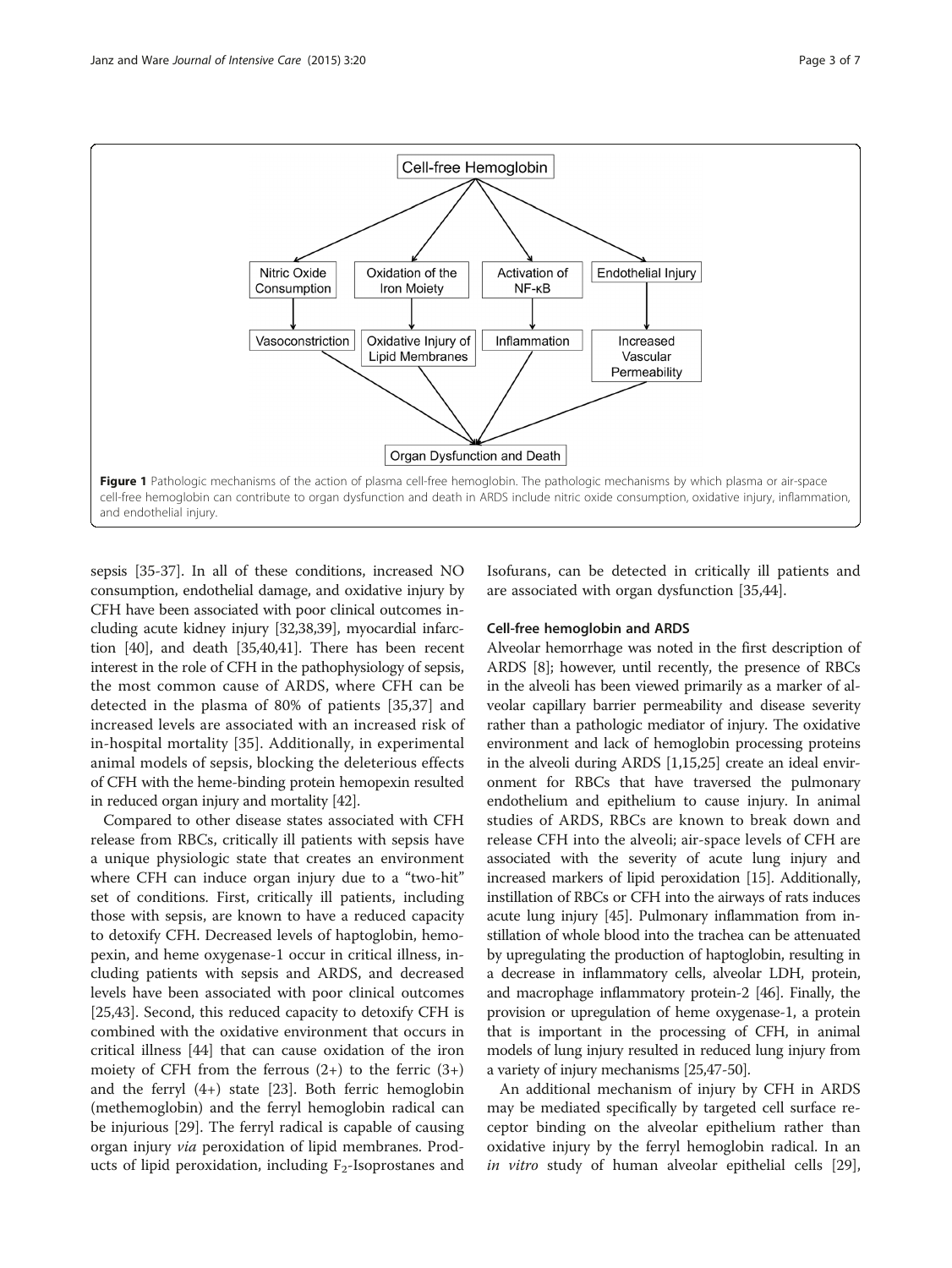exposure to methemoglobin (ferric 3+ hemoglobin) stimulated the release of IL-8 and monocyte chemoattractant protein-1 via activation of the NF-κB pathway. The supplementation of antioxidants or iron chelators did not alter the effects of methemoglobin, suggesting that CFH can mediate alveolar epithelial injury independent of iron and oxidative pathways.

Several lines of evidence suggest that CFH also plays a role in human ARDS. In an observational study of 41 patients with ARDS or hydrostatic pulmonary edema [[15](#page-5-0)], undiluted pulmonary edema samples were obtained via endotracheal tube suctioning. Patients with ARDS had significantly higher levels of CFH compared with control patients with hydrostatic pulmonary edema. Also, in patients with diffuse alveolar hemorrhage, alveolar fluid obtained via bronchoalveolar lavage showed increasing levels of biomarkers of oxidative injury as the lavage became progressively bloodier. Pulmonary arterial hypertension (PAH) is known to occur during ARDS and is associated with poor outcomes [\[51,52\]](#page-5-0). In humans with chronic PAH, plasma CFH is detectable, and increased levels of CFH are associated with increased pulmonary artery pressures, pulmonary vascular resistance, and decreased cardiac index. Additionally, patients with increased plasma CFH had an associated increased risk of PAH-related hospitalization [\[34\]](#page-5-0). Whether these findings are relevant to the acute PAH that develops in patients with ARDS is an important topic for future study. Finally, as previously mentioned, transfusion of RBCs, including RBCs of a longer storage duration, results in an increase in plasma CFH and vascular permeability [[33,53,54\]](#page-5-0) and is associated with an increased risk of developing ARDS in critically ill patients with sepsis (Figure 2) [\[55](#page-5-0)].

#### Potential therapeutic interventions

Although we still have a limited understanding of the role of RBCs and CFH in the pathogenesis of ARDS, in other disease states associated with release of CFH, there are therapeutic interventions being developed to improve clinical outcomes. Preliminary studies support a potential benefit of targeting CFH in sickle cell anemia, malaria, sepsis, and other conditions associated with release of CFH. These conditions are more common than ARDS and have some preliminary data regarding the benefit of CFH-inhibition and outcomes. As previously discussed, there are a number of processing proteins required to detoxify CFH to bilirubin including haptoglobin, hemopexin, and heme oxygenase-1 [\[24\]](#page-5-0). Animal models of diseases associated with CFH release have focused on supplementation with these proteins to prevent organ dysfunction. In an animal model of RBC transfusion, an intervention known to increase plasma levels of CFH in the recipient, transfusion of RBCs with a long storage duration increased plasma levels of CFH and caused injury to the



vascular endothelium and renal injury [[28](#page-5-0)]. Supplementation with haptoglobin completely attenuated the effects of transfusion-induced CFH on the endothelium and kidney. In a separate animal model of sepsis, CFH was found to be elevated and associated with hepatic and renal injury; supplementation with hemopexin to target free heme reversed the effects of CFH in these animals [\[42\]](#page-5-0). Finally, supplementation of heme oxygenase-1 to animals with lung injury results in decreased inflammation and alveolar fluid accumulation [\[25,47,48,50\]](#page-5-0).

Small studies of haptoglobin as a therapeutic CFH scavenger have been conducted in humans with a variety of conditions [[56\]](#page-5-0). In patients undergoing extracorporeal circulation, transfusion with RBCs, or who have acute hemolytic conditions, supplementation with between 3– 45 grams of haptoglobin were associated with improved renal function [[57-](#page-5-0)[64\]](#page-6-0); however none of these studies were randomized controlled trials, and some reports included only a single patient receiving haptoglobin as a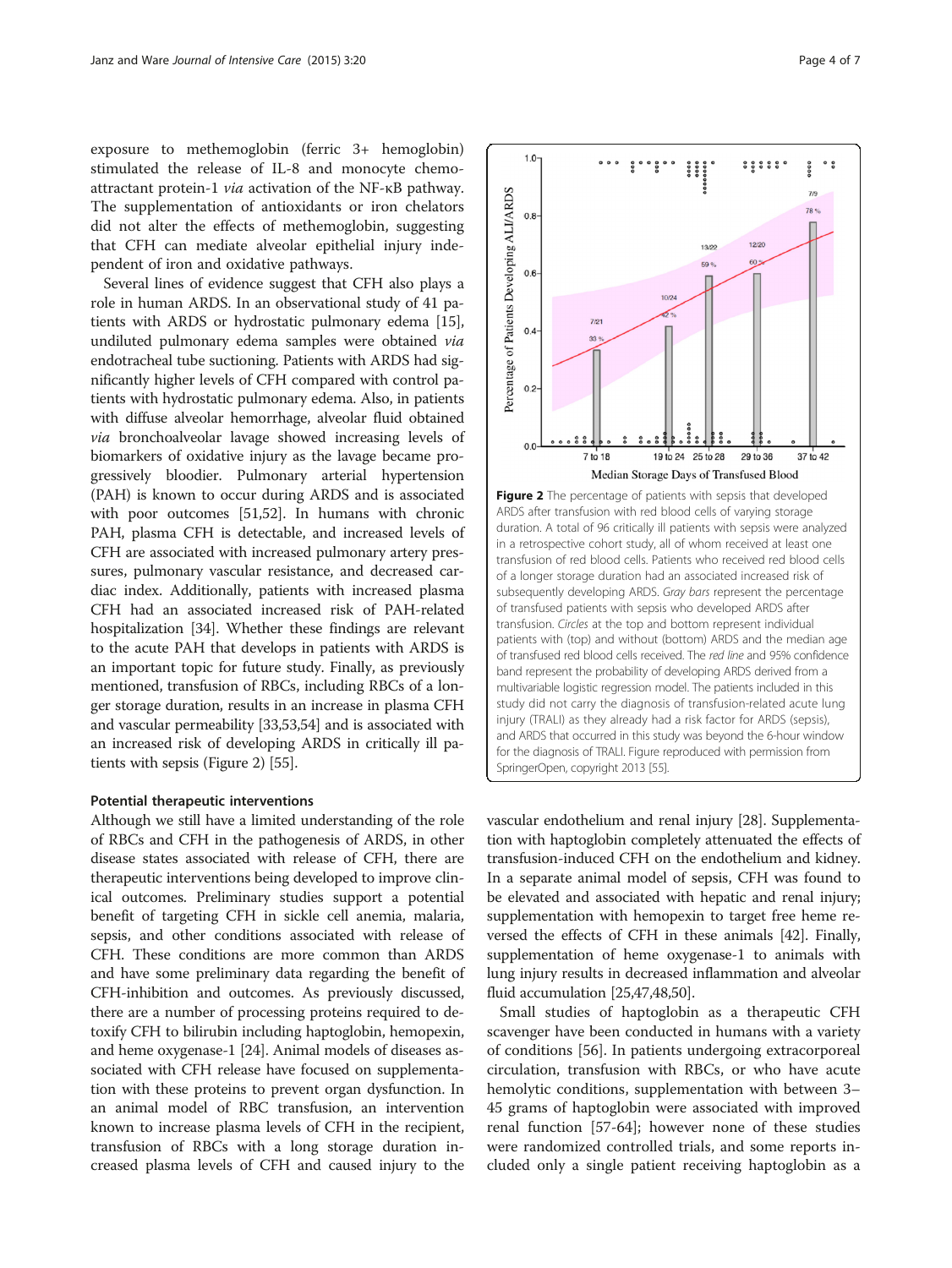<span id="page-4-0"></span>therapy. Currently, haptoglobin is only available for clinical use in Japan and is not available in the USA.

Acetaminophen has a number of pharmacologic mechanisms, including prostaglandin  $H_2$  synthase and cyclooxygenase inhibition, that are used to treat pain and fever [[65,66](#page-6-0)]. In addition to these mechanism of action, acetaminophen is a specific ferryl hemoglobin reductant that can inhibit the peroxidase activity of oxidized hemoglobin by reducing the ferryl (4+) hemoglobin radical to the ferric (3+) state [\[23,](#page-5-0)[66](#page-6-0)]. In an animal study of rhabdomyolysis where the hemoprotein myoglobin is released into the plasma, animals supplemented with acetaminophen before and after the induction of rhabdomyolysis had reduced oxidative injury as measured by plasma  $F_2$ -Isoprostanes and improved renal function compared with placebo [[30](#page-5-0)]. As previously discussed, extracorporeal circulation of the blood is associated with release of CFH into the plasma, and increased plasma CFH levels are associated with an increased risk of kidney injury [\[32](#page-5-0)[,67\]](#page-6-0). In a randomized, placebo-controlled trial of intravenous acetaminophen in pediatric patients undergoing cardiopulmonary bypass, bypass significantly increased CFH, and treatment with intravenous acetaminophen resulted in attenuated oxidative injury compared to placebo [\[67\]](#page-6-0). Observational studies of CFH and acetaminophen in critically ill adults with sepsis have shown an association of increased CFH with increased mortality and attenuation of this effect and reduced oxidative injury when patients received acetaminophen as part of their usual care [[35\]](#page-5-0). In a randomized trial of critically ill adults with severe sepsis and detectable plasma CFH, treatment with enteral acetaminophen resulted in a reduction of oxidative injury and improved renal function compared to placebo [\[36\]](#page-5-0). As sepsis is the most common underlying cause of ARDS, these findings provide proof of principle that a therapy that targets CFH may be beneficial in ARDS.

No studies to date have examined the efficacy and safety of CFH-targeted therapies such as haptoglobin, hemopexin, heme oxygenase-1, or acetaminophen in humans with ARDS. As we continue to make further insights into the role of the RBC and CFH in the pathogenesis of ARDS, we are likely to see these and other therapies tested in patients with ARDS.

# Conclusions

ARDS is a common and incompletely understood syndrome without targeted therapies. Until recently, investigation into the pathophysiology of ARDS focused on the interaction between white blood cells, platelets, and the pulmonary endothelium and epithelium. The red blood cell, known to be present in the alveoli of patients with ARDS, has previously been viewed as an innocent bystander rather than a major driver of the pathogenesis of ARDS. New insights into the changes that occur in the RBC membrane during critical illness and the role of cellfree hemoglobin in oxidative and endothelial injury have renewed interest in the RBC as a pathologic mediator in ARDS. Further study is needed to better characterize the red blood cell's role in the pathogenesis of ARDS; however, this line of research is already producing investigation into new therapeutic approaches in ARDS.

#### Competing interests

The authors declare that they have no competing interests.

#### Authors' contributions

DRJ and LBW both participated in conception, drafting, and revision of the manuscript. Both authors have read and approved the final manuscript.

#### Acknowledgements

Sources of funding that contributed to this manuscript include the following: NIH HL103836, UL1 RR024975-01, Courtney's Race for the ARDS Cure, and the Courtney Charneco Family.

#### Author details

<sup>1</sup>Department of Medicine, Section of Pulmonary and Critical Care Medicine, Louisiana State University School of Medicine, New Orleans, LA, USA. <sup>2</sup> Department of Medicine, Division of Allergy, Pulmonary, and Critical Care Medicine, Vanderbilt University School of Medicine, T-1218 MCN, 1161 21st Avenue South, Nashville, TN 37232-2650, USA. <sup>3</sup>Department of Pathology, Microbiology, and Immunology, Vanderbilt University School of Medicine, T-1218 MCN, 1161 21st Avenue South, Nashville, TN 37232-2650, USA.

#### Received: 2 March 2015 Accepted: 12 April 2015 Published online: 17 June 2015

#### References

- 1. Ware LB, Matthay MA. The acute respiratory distress syndrome. N Engl J Med. 2000;342:1334–49.
- 2. Martin GS, Mannino DM, Eaton S, Moss M. The epidemiology of sepsis in the United States from 1979 through 2000. N Engl J Med. 2003;348:1546–54.
- 3. Herridge MS, Tansey CM, Matté A, Tomlinson G, Diaz-Granados N, Cooper A, et al. Canadian critical care trials group. Functional disability 5 years after acute respiratory distress syndrome. N Engl J Med. 2011;364:1293–304.
- 4. Wang CY, Calfee CS, Paul DW, Janz DR, May AK, Zhuo H, et al. One-year mortality and predictors of death among hospital survivors of acute respiratory distress syndrome. Intensive Care Med. 2014;40:388–96.
- 5. Ventilation with lower tidal volumes as compared with traditional tidal volumes for acute lung injury and the acute respiratory distress syndrome. The Acute Respiratory Distress Syndrome Network. N Engl J Med 2000;342:1301–1308.
- 6. Guérin C, Reignier J, Richard J-C, Beuret P, Gacouin A, Boulain T, et al. Prone positioning in severe acute respiratory distress syndrome. N Engl J Med. 2013;368:2159–68.
- 7. Papazian L, Forel J-M, Gacouin A, Penot-Ragon C, Perrin G, Loundou A, et al. ACURASYS study investigators. Neuromuscular blockers in early acute respiratory distress syndrome. N Engl J Med. 2010;363:1107–16.
- 8. Ashbaugh DG, Bigelow DB, Petty TL, Levine BE. Acute respiratory distress in adults. Lancet. 1967;2:319–23.
- 9. Modelska K, Pittet JF, Folkesson HG, Courtney Broaddus V, Matthay MA. Acid-induced lung injury. Protective effect of anti-interleukin-8 pretreatment on alveolar epithelial barrier function in rabbits. Am J Respir Crit Care Med. 1999;160:1450–6.
- 10. Sznajder JI. Strategies to increase alveolar epithelial fluid removal in the injured lung. Am J Respir Crit Care Med. 1999;160:1441–2.
- 11. Pugin J, Verghese G, Widmer MC, Matthay MA. The alveolar space is the site of intense inflammatory and profibrotic reactions in the early phase of acute respiratory distress syndrome. Crit Care Med. 1999;27:304–12.
- 12. Steinberg KP, Hudson LD, Goodman RB, Hough CL, Lanken PN, Hyzy R, et al. National Heart, Lung, and Blood Institute Acute Respiratory Distress Syndrome (ARDS) Clinical Trials Network. Efficacy and safety of corticosteroids for persistent acute respiratory distress syndrome. N Engl J Med. 2006;354:1671–84.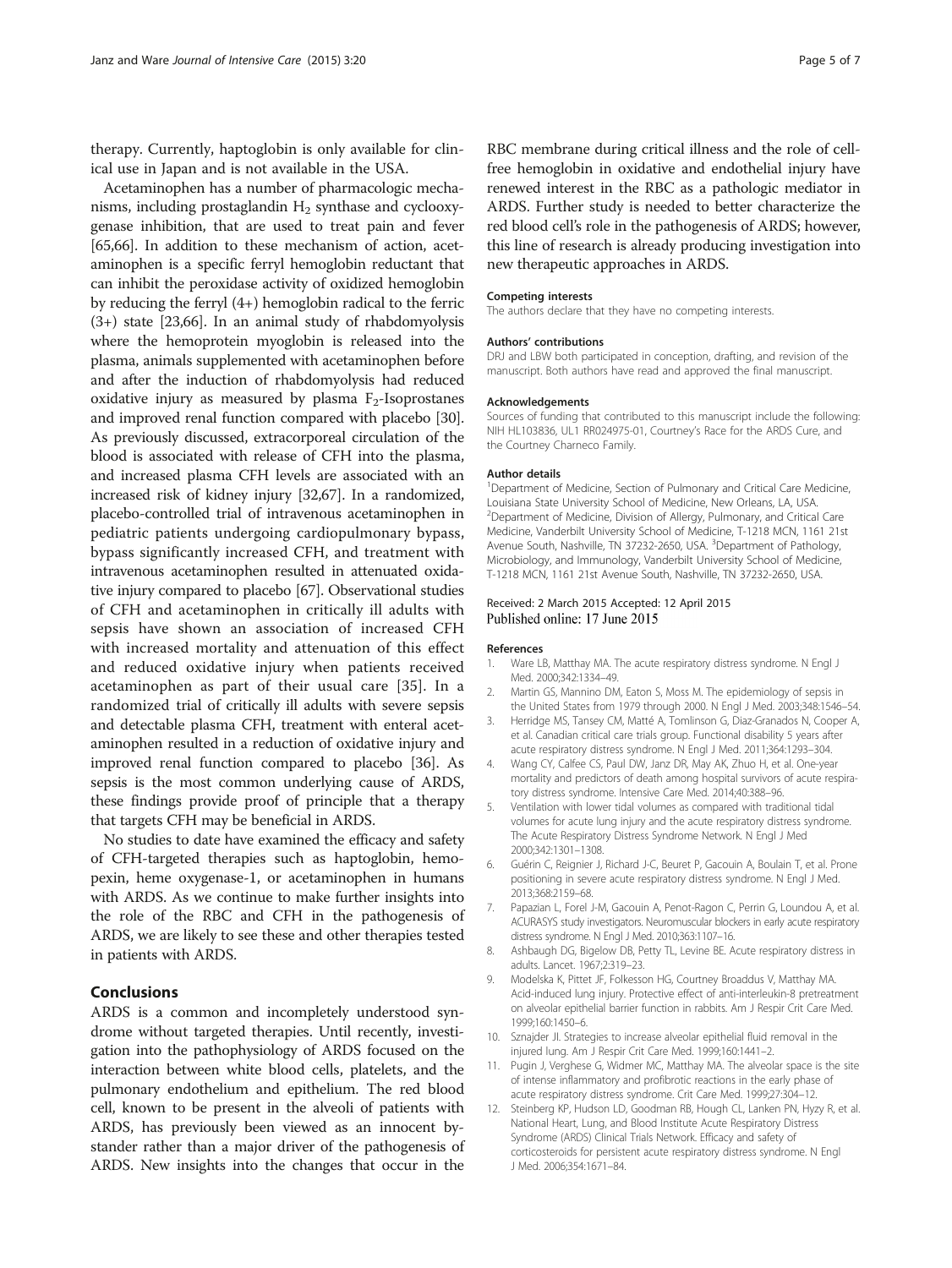- <span id="page-5-0"></span>13. Ketoconazole for early treatment of acute lung injury and acute respiratory distress syndrome: a randomized controlled trial. The ARDS Network. JAMA 2000;283:1995–2002.
- 14. Liu KD, Levitt J, Zhuo H, Kallet RH, Brady S, Steingrub J, et al. Randomized clinical trial of activated protein C for the treatment of acute lung injury. Am J Respir Crit Care Med. 2008;178:618–23.
- 15. Bastarache JA, Sebag SC, Clune JK, Grove BS, Lawson WE, Janz DR, et al. Low levels of tissue factor lead to alveolar haemorrhage, potentiating murine acute lung injury and oxidative stress. Thorax. 2012;67:1032–9.
- 16. Machiedo GW, Powell RJ, Rush BF, Swislocki NI, Dikdan G. The incidence of decreased red blood cell deformability in sepsis and the association with oxygen free radical damage and multiple-system organ failure. Arch Surg. 1989;124:1386–9.
- 17. Baskurt OK, Gelmont D, Meiselman HJ. Red blood cell deformability in sepsis. Am J Respir Crit Care Med. 1998;157:421–7.
- 18. Hinshaw LB. Sepsis/septic shock: participation of the microcirculation: an abbreviated review. Crit Care Med. 1996;24:1072–8.
- 19. Tyml K, Yu J, McCormack DG. Capillary and arteriolar responses to local vasodilators are impaired in a rat model of sepsis. J Appl Physiol. 1998;84:837–44.
- 20. Vincent JL. Update on sepsis: pathophysiology and treatment. Acta Clin Belg. 2000;55:79–87.
- 21. Piagnerelli M, Boudjeltia KZ, Vanhaeverbeek M, Vincent JL. Red blood cell rheology in sepsis. Intensive Care Med. 2003;29:1052–61.
- 22. Kempe DS, Akel A, Lang PA, Hermle T, Biswas R, Muresanu J, et al. Suicidal erythrocyte death in sepsis. J Mol Med. 2007;85:273–81.
- 23. Reeder BJ, Svistunenko DA, Cooper CE, Wilson MT. The radical and redox chemistry of myoglobin and hemoglobin: from in vitro studies to human pathology. Antioxid Redox Signal. 2004;6:954–66.
- 24. Schaer DJ, Buehler PW. Cell-free hemoglobin and its scavenger proteins: new disease models leading the way to targeted therapies. Cold Spring Harb Perspect Med. 2013;3:a013433.
- 25. Fredenburgh LE, Perrella MA, Mitsialis SA. The role of heme oxygenase-1 in pulmonary disease. Am J Respir Cell Mol Biol. 2007;36:158–65.
- 26. Liu X, Miller MJ, Joshi MS, Sadowska-Krowicka H, Clark DA, Lancaster JR. Diffusion-limited reaction of free nitric oxide with erythrocytes. J Biol Chem. 1998;273:18709–13.
- 27. Reiter CD, Wang X, Tanus-Santos JE, Hogg N, Cannon RO, Schechter AN, et al. Cell-free hemoglobin limits nitric oxide bioavailability in sickle-cell disease. Nat Med. 2002;8:1383–9.
- 28. Baek JH, D'Agnillo F, Vallelian F, Pereira CP, Williams MC, Jia Y, et al. Hemoglobin-driven pathophysiology is an in vivo consequence of the red blood cell storage lesion that can be attenuated in guinea pigs by haptoglobin therapy. J Clin Invest. 2012;122:1444–58.
- 29. Mumby S, Ramakrishnan L, Evans TW, Griffiths MJD, Quinlan GJ. Methemoglobin-induced signaling and chemokine responses in human alveolar epithelial cells. Am J Physiol Lung Cell Mol Physiol. 2014;306:L88–100.
- 30. Boutaud O, Moore KP, Reeder BJ, Harry D, Howie AJ, Wang S, et al. Acetaminophen inhibits hemoprotein-catalyzed lipid peroxidation and attenuates rhabdomyolysis-induced renal failure. Proc Natl Acad Sci U S A. 2010;107:2699–704.
- 31. Meyer C, Heiss C, Drexhage C, Kehmeier ES, Balzer J, Mühlfeld A, et al. Hemodialysis-induced release of hemoglobin limits nitric oxide bioavailability and impairs vascular function. J Am Coll Cardiol. 2010;55:454–9.
- 32. Billings FT, Ball SK, Roberts LJ, Pretorius M. Postoperative acute kidney injury is associated with hemoglobinemia and an enhanced oxidative stress response. Free Radic Biol Med. 2011;50:1480–7.
- 33. Gladwin MT, Kim-Shapiro DB. Storage lesion in banked blood due to hemolysis-dependent disruption of nitric oxide homeostasis. Curr Opin Hematol. 2009;16:515–23.
- 34. Brittain EL, Janz DR, Austin ED, Bastarache JA, Wheeler LA, Ware LB, Hemnes AR. Elevation of plasma cell-free hemoglobin in pulmonary arterial hypertension. Chest 2014;doi:10.1378/chest.14-0809.
- 35. Janz DR, Bastarache JA, Peterson JF, Sills G, Wickersham N, May AK, Roberts LJ, Ware LB. Association between cell-free hemoglobin, acetaminophen, and mortality in patients with sepsis: an observational study. Crit Care Med 2013;doi:10.1097/CCM.0b013e3182741a54.
- 36. Janz DR, Bastarache JA, Rice TW, Bernard GR, Warren MA, Wickersham N, Sills G, Oates JA, Roberts LJ, Ware LB, for the Acetaminophen for the Reduction of Oxidative injury in Severe Sepsis Study Group. Randomized, placebo-controlled trial of acetaminophen for the
- 37. Adamzik M, Hamburger T, Petrat F, Peters J, de Groot H, Hartmann M. Free hemoglobin concentration in severe sepsis: methods of measurement and prediction of outcome. Crit Care. 2012;16:R125.
- 38. Vermeulen Windsant IC, Hanssen SJ, Buurman WA, Jacobs MJ. Cardiovascular surgery and organ damage: time to reconsider the role of hemolysis. J Thorac Cardiovasc Surg. 2011;142:1–11.
- 39. Vermeulen Windsant IC, Snoeijs MG, Hanssen SJ, Altintas S, Heijmans JH, Koeppel TA, et al. Hemolysis is associated with acute kidney injury during major aortic surgery. Kidney Int. 2010;77:913–20.
- 40. Natanson C, Kern SJ, Lurie P, Banks SM, Wolfe SM. Cell-free hemoglobin-based blood substitutes and risk of myocardial infarction and death: a meta-analysis. JAMA. 2008;299:2304–12.
- 41. Vincent J-L, Privalle CT, Singer M, Lorente JA, Boehm E, Meier-Hellmann A, Darius H, Roca RF, Sirvent J-M, Marx G, DeAngelo J. Multicenter, randomized, placebo-controlled phase III study of pyridoxalated hemoglobin polyoxyethylene in distributive shock (PHOENIX). Crit Care Med 2014;1.doi:10.1097/CCM.0000000000000554
- 42. Larsen R, Gozzelino R, Jeney V, Tokaji L, Bozza FA, Japiassú AM, et al. A central role for free heme in the pathogenesis of severe sepsis. Sci Transl Med. 2010;2:51–71.
- 43. Janz DR, Bastarache JA, Sills G, Wickersham N, May AK, Bernard GR, et al. Association between haptoglobin, hemopexin and mortality in adults with sepsis. Crit Care. 2013;17:R272.
- 44. Ware LB, Fessel JP, May AK, Roberts LJ. Plasma biomarkers of oxidant stress and development of organ failure in severe sepsis. Shock. 2011;36:12–7.
- 45. Ghio AJ, Richards JH, Crissman KM, Carter JD. Iron disequilibrium in the rat lung after instilled blood. Chest. 2000;118:814–23.
- 46. Yang F, Haile DJ, Berger FG, Herbert DC, Van Beveren E, Ghio AJ. Haptoglobin reduces lung injury associated with exposure to blood. Am J Physiol Lung Cell Mol Physiol. 2003;284:L402–9.
- 47. Suttner DM, Sridhar K, Lee CS, Tomura T, Hansen TN, Dennery PA. Protective effects of transient HO-1 overexpression on susceptibility to oxygen toxicity in lung cells. Am J Physiol. 1999;276:L443–51.
- 48. Otterbein LE, Kolls JK, Mantell LL, Cook JL, Alam J, Choi AM. Exogenous administration of heme oxygenase-1 by gene transfer provides protection against hyperoxia-induced lung injury. J Clin Invest. 1999;103:1047–54.
- 49. Taylor JL, Carraway MS, Piantadosi CA. Lung-specific induction of heme oxygenase-1 and hyperoxic lung injury. Am J Physiol. 1998;274:L582–90.
- 50. Dennery PA, Visner G, Weng YI-H, Nguyen X, Lu F, Zander D, et al. Resistance to hyperoxia with heme oxygenase-1 disruption: role of iron. Free Radic Biol Med. 2003;34:124–33.
- 51. Price LC, McAuley DF, Marino PS, Finney SJ, Griffiths MJ, Wort SJ. Pathophysiology of pulmonary hypertension in acute lung injury. Am J Physiol Lung Cell Mol Physiol. 2012;302:L803–15.
- 52. Bull TM, Clark B, McFann K, Moss M. National Institutes of Health, National Heart, Lung, and Blood Institute ARDS Network. Pulmonary vascular dysfunction is associated with poor outcomes in patients with acute lung injury. Am J Respir Crit Care Med. 2010;182:1123–8.
- 53. Nishiyama T, Hanaoka K. Free hemoglobin concentrations in patients receiving massive blood transfusion during emergency surgery for trauma. Can J Anaesth. 2000;47:881–5.
- 54. Vermeulen Windsant IC, de Wit NCJ, Sertorio JTC, Beckers EAM, Tanus-Santos JE, Jacobs MJ, et al. Blood transfusions increase circulating plasma free hemoglobin levels and plasma nitric oxide consumption: a prospective observational pilot study. Crit Care. 2012;16:R95.
- 55. Janz DR, Zhao Z, Koyama T, May AK, Bernard GR, Bastarache JA, et al. Longer storage duration of red blood cells is associated with an increased risk of acute lung injury in patients with sepsis. Ann Intensive Care. 2013;3:33.
- 56. Schaer DJ, Buehler PW, Alayash AI, Belcher JD, Vercellotti GM. Hemolysis and free hemoglobin revisited: exploring hemoglobin and hemin scavengers as a novel class of therapeutic proteins. Blood. 2013;121:1276–84.
- 57. Hashimoto K, Nomura K, Nakano M, Sasaki T, Kurosawa H. Pharmacological intervention for renal protection during cardiopulmonary bypass. Heart Vessels. 1993;8:203–10.
- 58. Tanaka K, Kanamori Y, Sato T, Kondo C, Katayama Y, Yada I, et al. Administration of haptoglobin during cardiopulmonary bypass surgery. ASAIO Trans. 1991;37:M482–3.